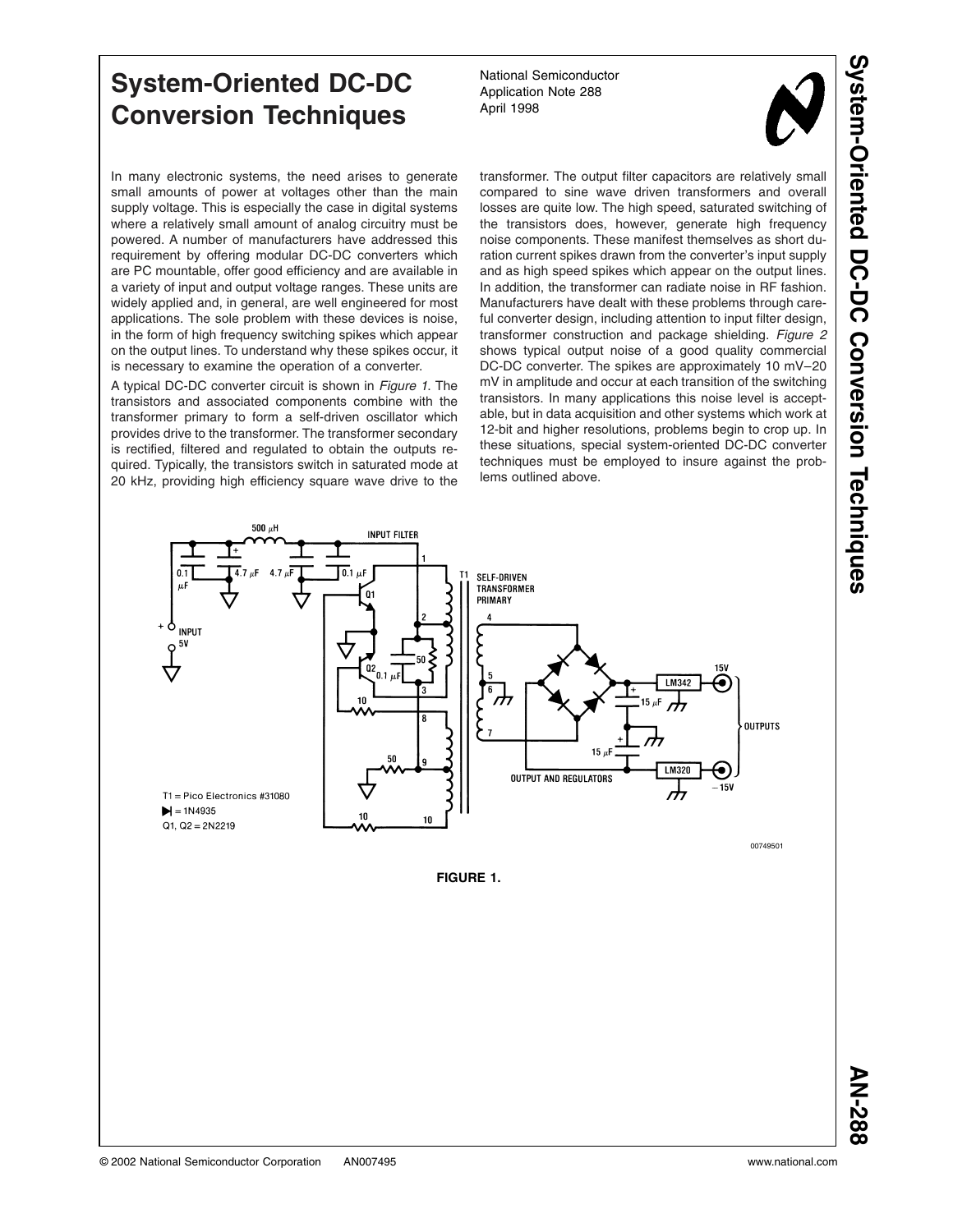<span id="page-1-0"></span>**AN-288**



00749502

#### **FIGURE 2.**

### **Blank Pulse Converter**

*[Figure 3](#page-2-0)* shows a converter which will supply 100 mA at ±15V from a 5V input. This design attacks the noise problem in two ways. The LM3524 switching regulator chip provides non-overlapping drive to the transistors, eliminating simultaneous conduction which helps keep input current spiking down. The LM3524 operates open loop. Its feedback connection (pin 9) is tied high, forcing the chip's outputs to full duty cycle. Internal logic in the LM3524 prevents the transistors from conducting at the same time. The components at pins 6 and 7 set the switching frequency. The LM3524's timing ramp biases the LM311 comparator to generate a blank pulse which "brackets" the output noise pulse. *[Figure 4](#page-2-0)* shows the switching transistor waveforms (trace A and B)

and the blank pulse (trace C) which is issued at each switching transition. The converter's output noise is shown in trace D. The blank pulse is used to alert the system that a noise spike is imminent. In this fashion, a critical A/D conversion or sample-hold operation can be delayed until the converter's noise spike has settled. This technique is quite effective, because it does not allow the system to "see" noise spikes during critical periods. This not only insures good system performance, but also means that a relatively simplistic converter design can be employed. The expense associated with low output noise (e.g., shielding, special filtering, etc.) can be eliminated in many cases. *[Figure 5](#page-3-0)* details a converter design which uses a different approach to solving the same problem.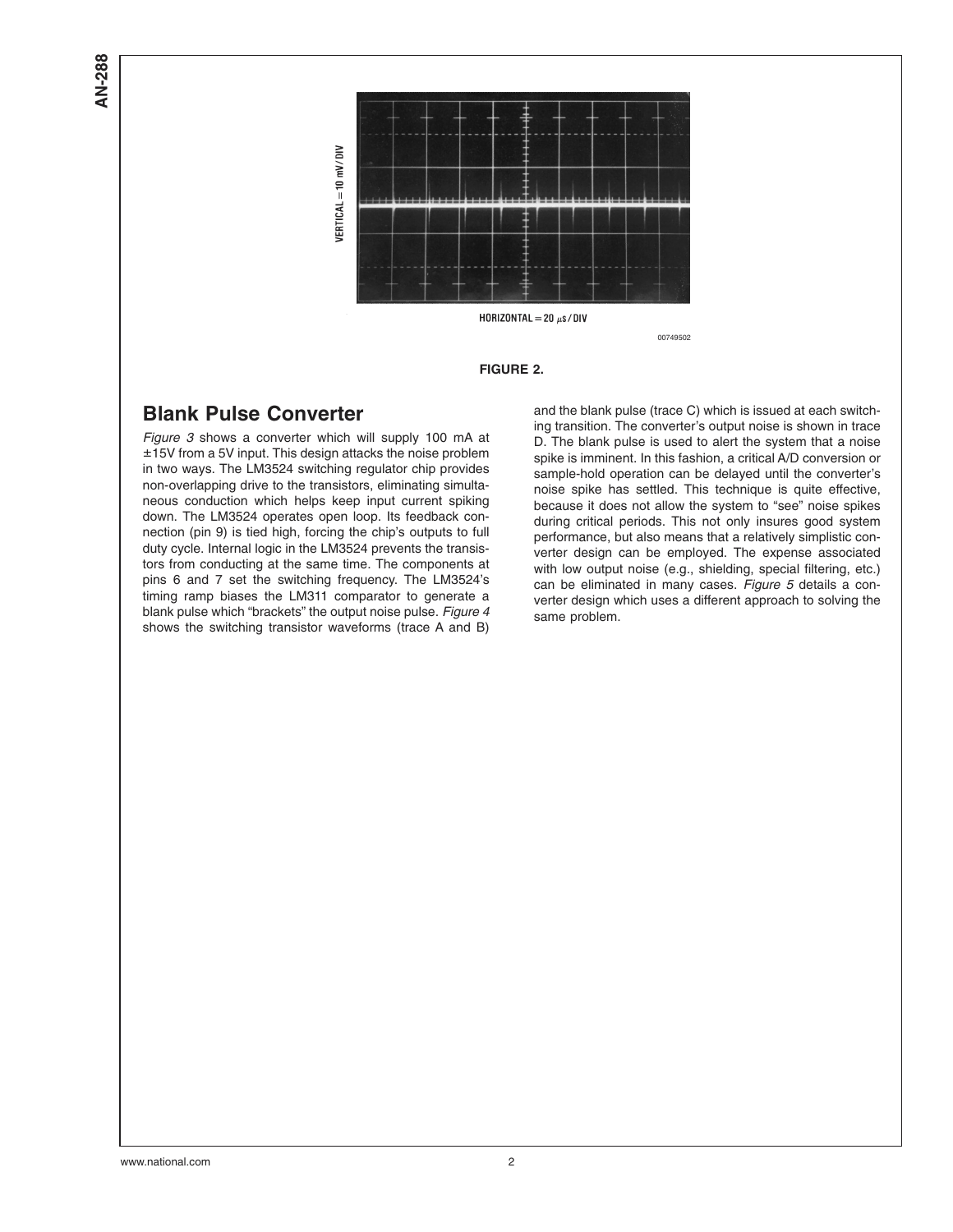<span id="page-2-0"></span>

**AN-288**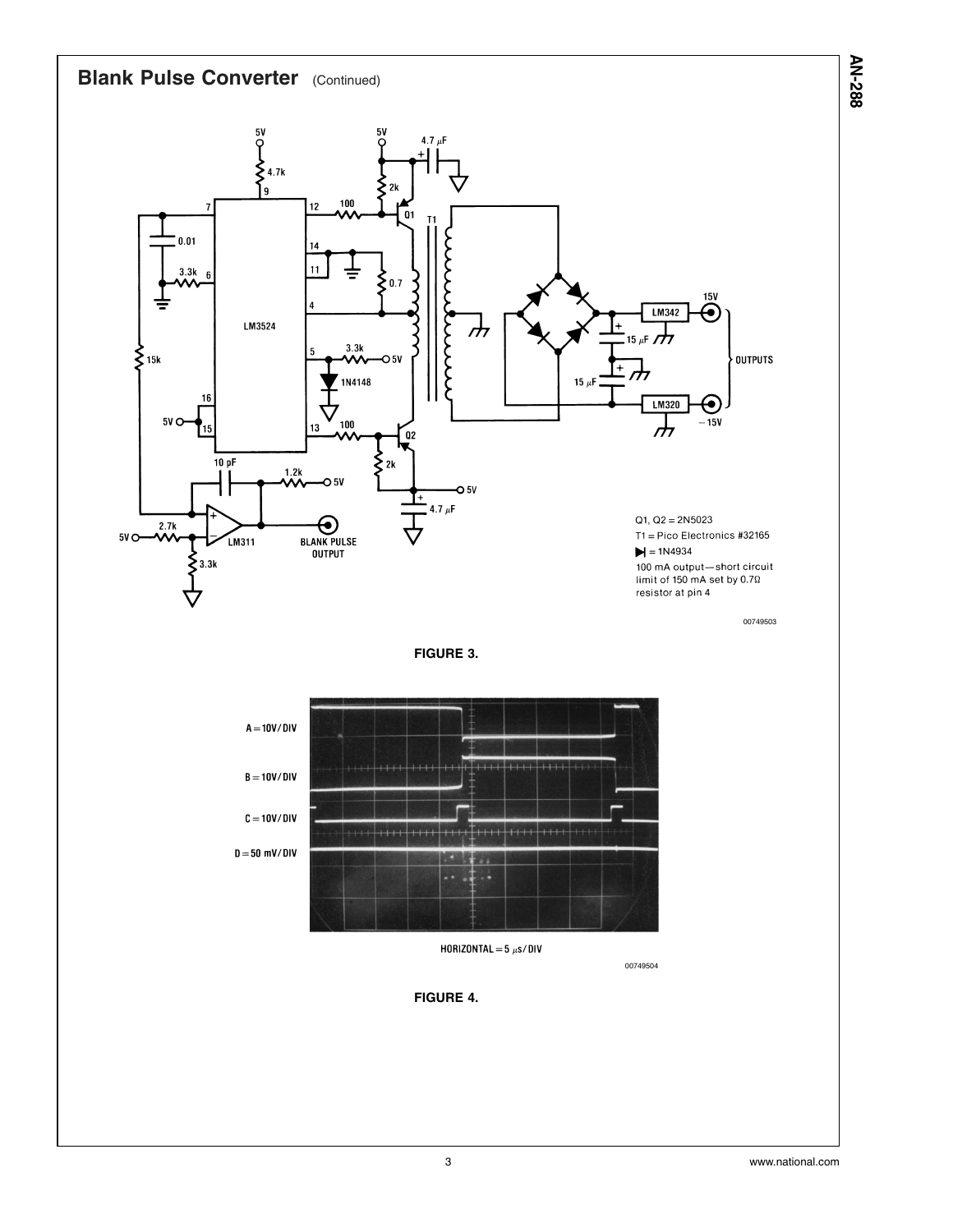

### **Externally Strobed Converter**

In *Figure 5* the system controls the converter, instead of the converter issuing blank commands. This arrangement uses an LM339 quad comparator to provide the necessary drive to the converter. C1 functions as a clock which provides drive to C2 and C3. These comparators drive the transistors (trace B, *Figure 6* is Q1's collector voltage waveform, while trace C details its current) to provide power to the transformer. When a critical system operation must occur, an external blank pulse (trace A) is applied to C4. C4's output goes high, shutting off all transformer drive. Under these conditions, the transformer current ceases (note voltage ringing on turn-off in trace B) and output noise (trace D) virtually disappears because the output regulators are powered only by the 100 µF filter capacitors. The value of these capacitors will depend directly on the output load and the length of the blank pulse. If synchronization to the system is desired, a system-derived 20 kHz square wave may be

<span id="page-3-0"></span>**AN-288**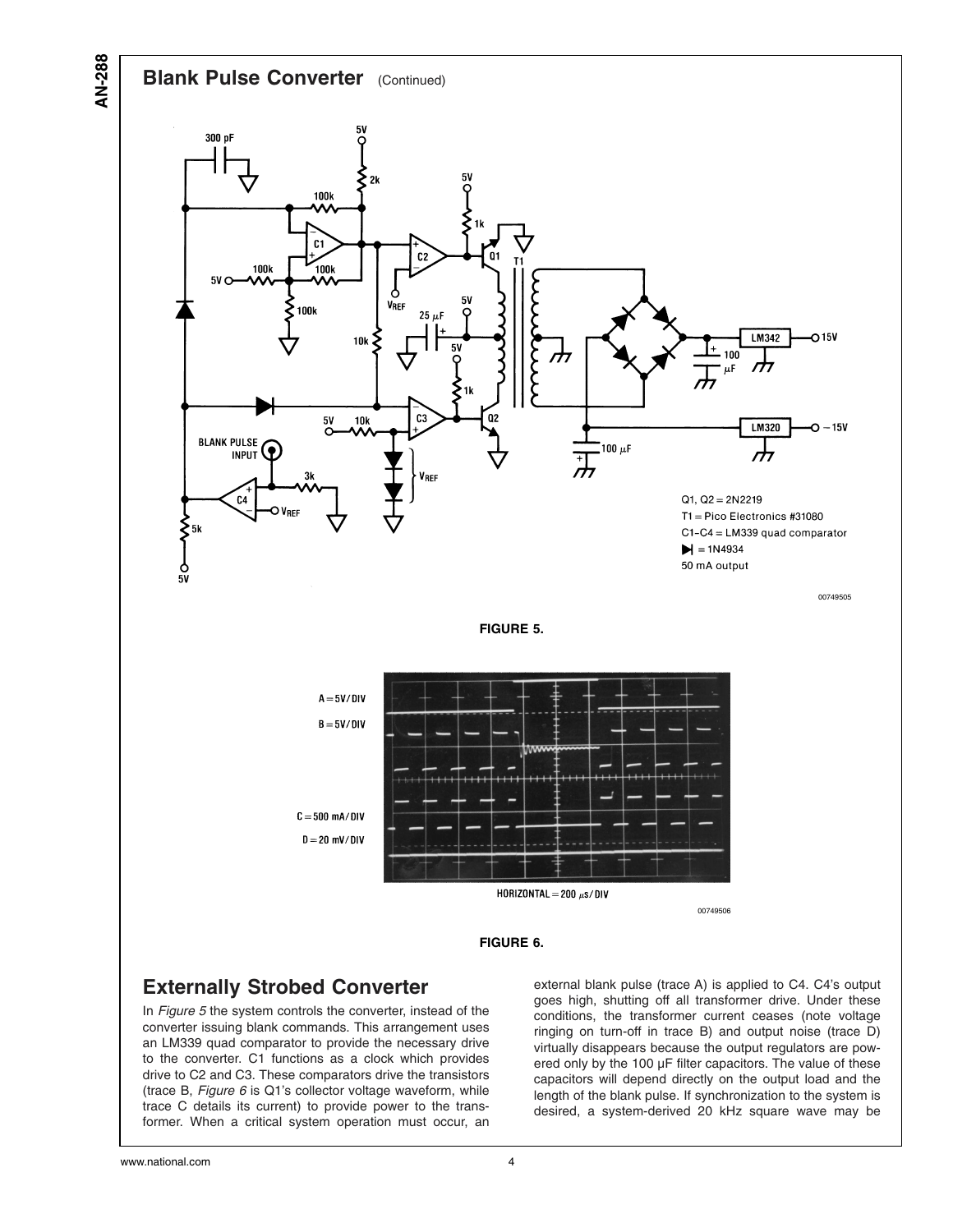## **Externally Strobed Converter**

(Continued)

applied at C1's negative input through 2k, after removing the 300 pF capacitor and the 100k feedback resistor. The low noise during the blank pulse period affords ideal conditions for sensitive system operations. Although this approach allows great flexibility, the amount of off time is limited by the storage capacity of the output filter capacitors. In most systems this is not a problem, but some cases may require a converter which supplies low noise outputs at 100% duty cycles.

## **Sine Wave Driven Converter**

*Figure 7* diagrams a converter which sacrifices the efficient saturated-switch mode of operation to achieve an inherently low noise output at a 100% duty cycle. In this converter, sine wave drive is used to power the transformer. Q1 functions as

a 20 kHz phase shift oscillator with Q2 providing an emitter-followed output. A1 and A2 are used to drive the transformer in complementary-bridge fashion (traces A and B, *Figure 8*). The high current output capability of the amplifiers, in combination with the transformer's paralleled primaries, results in a high power transformer drive. The transformer output is rectified, filtered and regulated in the usual fashion. Because the sine wave drive contains little harmonic content and current spiking, output noise is well below 1 mV (trace C, *Figure 8*). To adjust this circuit, ground the wiper arm of the 1k potentiometer and adjust the 100k value for minimum power supply drain. Next, unground the 1k potentiometer wiper arm and adjust it so that both A1 and A2's outputs are as large as possible without clipping. This circuit yields a low noise output on a 100% available basis but efficiency degrades to about 30%. In relatively low power converters such as this one (e.g., 50 mA output current) this is often acceptable.







**FIGURE 8.**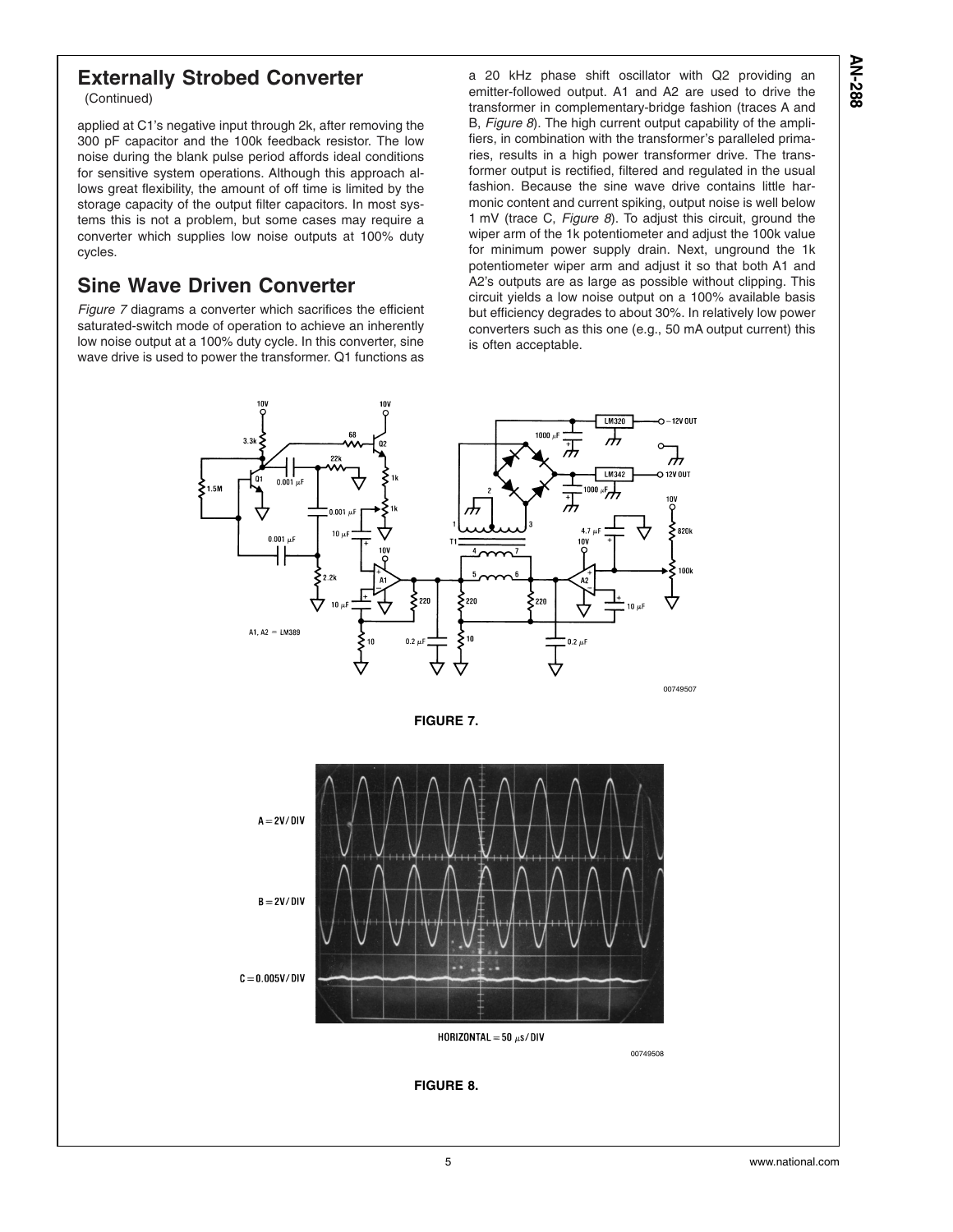### **Low Power Converter**

*Figure 9* shows a converter which operates from very low power. This circuit will provide 7.5V output from a 1.5V D cell battery. With a 125 µA load current (typically 20 CMOS ICs) it will run for 3 months. It may be externally strobed off during periods where lowest output noise is desired and it also issues a "converter running" pulse. This circuit is unusual in that the amount of time required for Q1 and Q2 to drive the transformer is directly related to the load resistance. The converter's output voltage is sensed by an LM10 op amp reference IC, which compares the converter output to its own internal 200 mV reference via the 5.1M-160k voltage divider. Whenever the converter output is below 7.5V, the LM10 output goes high, driving the Q1-Q2 pair and the transformer which form an oscillator. The transformer output is rectified and used to charge the 47 µF capacitor. When the capacitor charges to a high enough value, the LM10 output goes low

and oscillation ceases. Trace A, *Figure 10* shows the collector of Q1, while trace B shows the output voltage across the 47 µF capacitor (AC coupled). It can be seen that each time the output voltage falls a bit the LM10 drives the oscillator, forcing the voltage to rise until it is high enough to switch the LM10 output to its low stage. The frequency of this regulating action is determined by the load on the converter output. To prevent the converter from oscillating about the trip point, the 0.1 µF unit is used to provide hysteresis of response. Very low loading of the converter will result in almost no on time for the oscillator while large loads will force it to run almost constantly. Loop operating frequencies of 0.1 Hz to 40 Hz are typical. The LM10 output state may be used to alert the system that the converter is running. A pulse applied to the LM10 negative input will override normal converter operation for low noise operation during a critical system A/D conversion.